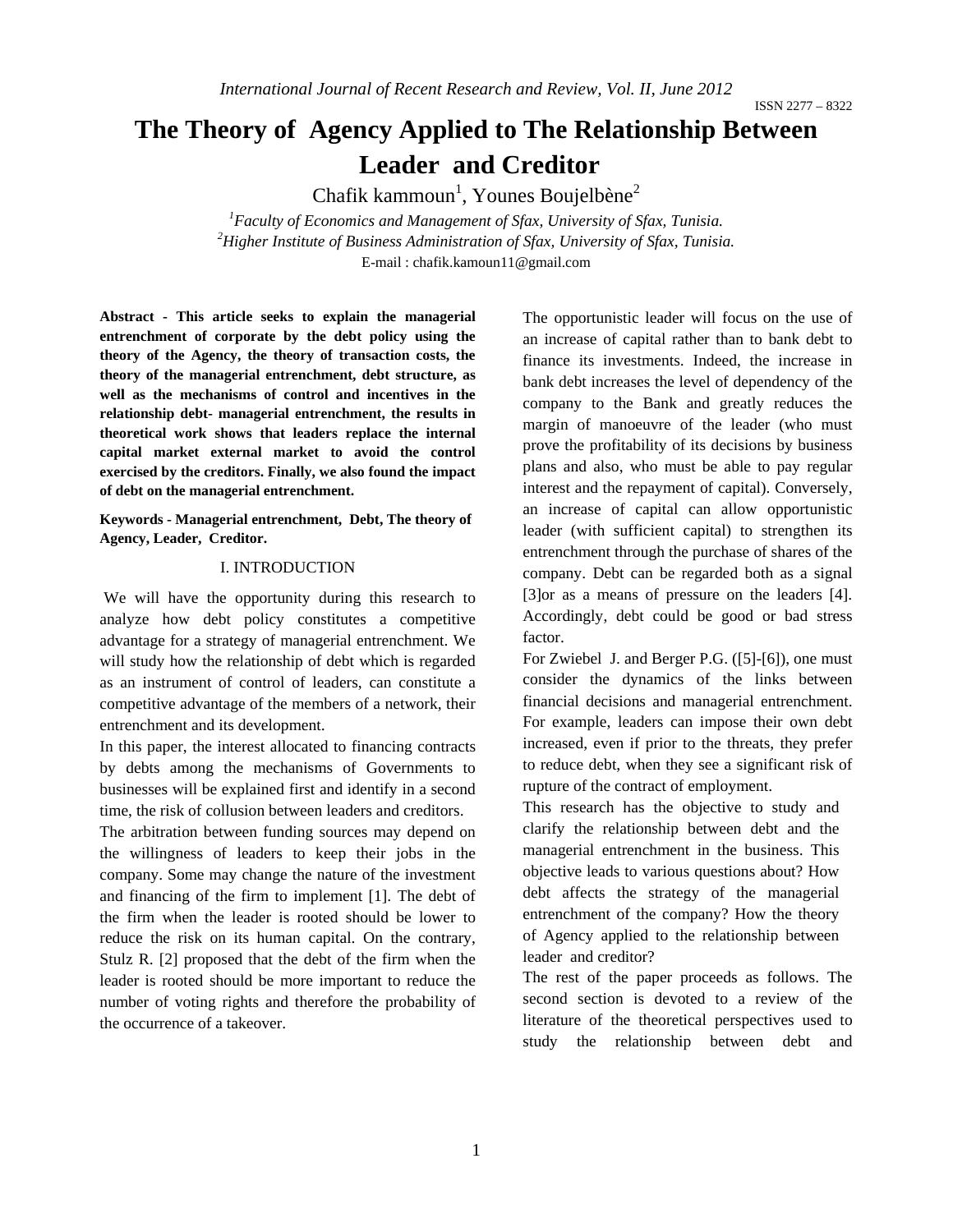managerial entrenchment.The third section focuses on explaining the mechanisms of control and incentives in the relationship " debt- entrenchment managerial". The fourth section develops the limits of the Agency theory to analyze the relationship between the debt and the managerial entrenchment. We conclude the paper in section V.

# II. THE RELATIONSHIP OF AGENCY 'CREDITOR-LEADER' AND ITS RELEVANCE TO THE STUDY OF THE RELATIONSHIP 'DEBT-MANAGERIAL ENTRENCHMENT'

For after (Ross S.A.), (Gomez P.Y.) and( Jensen M.C. and Meckling W.H.) [7], [8]-[9], the agency relationship is a contract between the main agent in the to get a service (business management). In this agency relationship, the main (the owner, holder of the capital) and the officer (Executive Officer, holder of the jurisdiction of management) have different utility functions, and that they act to maximize their respective utilities. An agency relationship become confrontational because there is a divergence of interests between the principal and the agent, the asymmetry of information, rooting of the leaders and existence of costs of institutions and execution of contracts. Thus the founding element that induces the need to align the conduct officer - officer - on the interests of shareholders - the main-: agency costs (costs of mandate):

(1) Monitoring costs: principal ensures that the agent is in its interests.

(2) Costs of customs clearance: the officer must show that it is in the interest of the principal.

(3) Residual costs: of the losses incurred by the principal of the fact of the divergence of interest.

The costs incurred are theoretically incompressible below the threshold, beyond which, trained for their reduction obtained costs.

In this context, governance and the theory of the Agency have role is to align the behavior of leaders on the criterion maximize the wealth of shareholders through the mechanism of control and incentives. Indeed, leaders can take advantage of freedom and their special position in the company, have information that could encourage them to manage the Affairs of his principals in a logic which is more favourable over the latter, since the behaviour of the leader is supposed to be located in two contractual

relations: the conflict realtion with shareholders and the adversarial relationship with creditors. Conflicts of interest can arise in this realtion and therefore leads to relationship management costs. According different work on the theory of the Agency, debt plays a fundamental role in reducing these costs of funds own while the disadvantage is the increase of the costs of agency debt. Indeed, debt appears as a means of reducing the risk of behaviour potentially deviant diriegants by binding to act in the interest of the shareholders.

#### *A. Agency Theory (Agence View)"AV"*

The relationship between the creditors and the leaders are generally observed through the prism of the theory of Agency. The theory of this agency presents conflicts of interest that may arise between the creditors and the leaders, each of the players trying to maximize its utility function, the creditor is confronted with a risk of opportunistic on the part of the leaders. This phenomenon of moral hazard, due to the inability of the creditor to inform and monitor the decisions and actions taken by the leader, is associated with an asymmetry of information between the two actors (the leader may have an information to the creditor on the performance of its business for the duration of the Exchange). These conflicts of interest have a cost and the theory of the Agency proposes solutions to reduce. The theory of this Agency therefore the leader as a player opprtuniste which has as main objective to seek to maximize its usefulness.

According to The theory of the Agency, leaders are agents of the shareholders in the company and are designed to manage the business in the interest of the actionnaires [8] or leaders and shareholders have different utility functions and act to maximize their utility respective [7].

The company is represented by a node of contracts whose leaders and shareholders are the main actors. The leader is, to him, hired by the shareholder, it is subject to a contractual relationship with the company and he often has a vision focused on the long term of the company main objective being to maintain this level of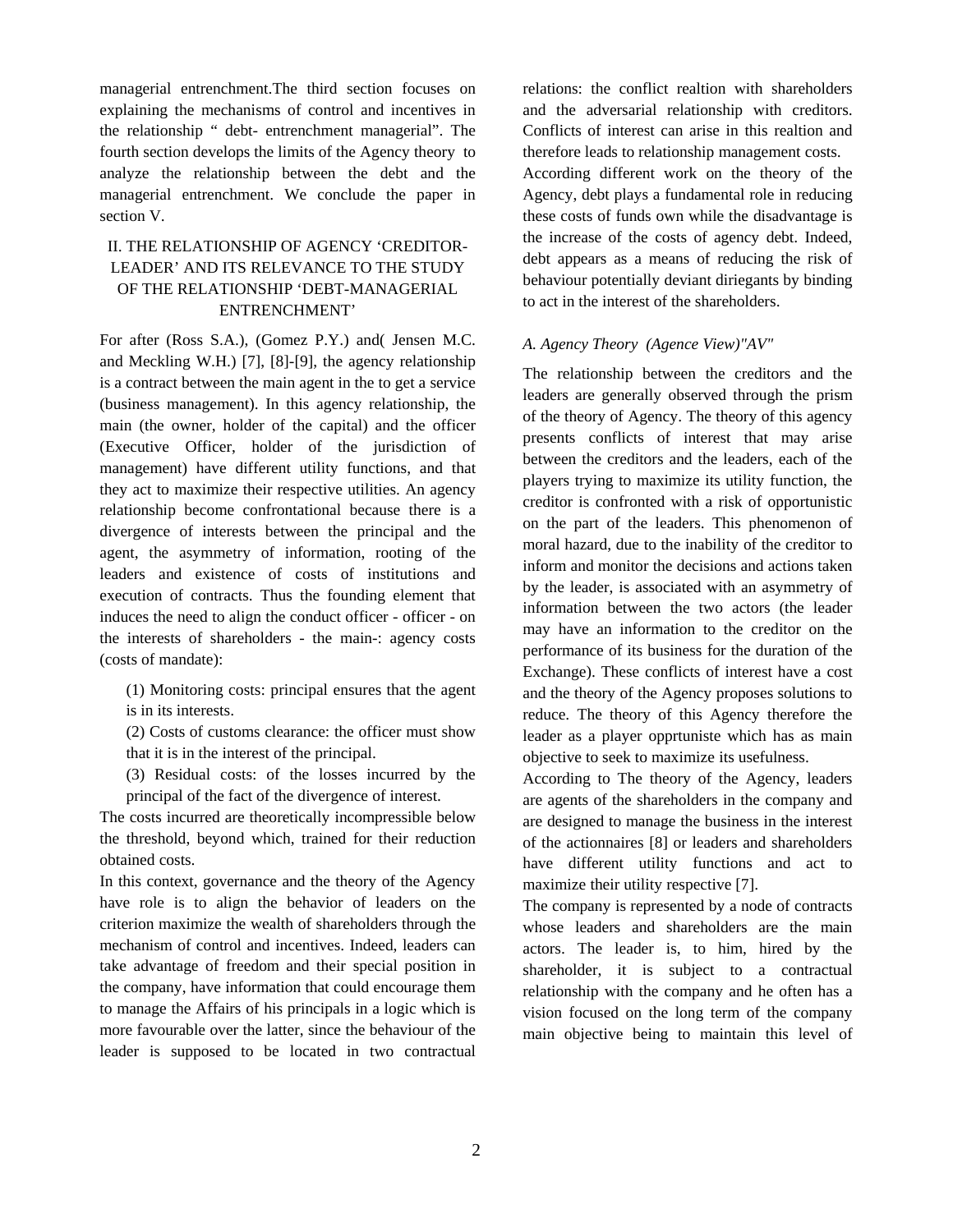power and maximize their level of compensation while shareholders have a short term vision insofar as they are obviously not of contract with the company (their objective as maximizing) fast of wealth conducted mainly by the potential capital gains related to the operations of purchase and sale of shares. In addition, leaders are responsible for the good or bad quality of management and the results that flow from. They may prefer the turnover growth to that of profit, employ more staff than nécessaire etc.

The theory of the Agency, the role of leaders is to take decisions in their interests before the interests of the shareholders (dividends distribution) or adjustment of securities. The leader occupies a central position between the different stake holders of the company (shareholders, executives, clients, providers, Bank, State and benefit)of an asymmetry of information.

This asymmetry associated with a divergence of interests gives rise to the problems of agencies. "*These problems of agencies are pre-contractual or post-contract and find their origin in the information asymmetry and unable to write complete contracts limited rationality and uncertainty*"[10].

These conflicts of agencies are exacerbated by the presence of a debt in the financial structure of companies. This debt constituted a mechanism for resolution of disputes between shareholders and managers, where he encouraged the leaders to be efficient to avoid the risk of bankruptcy and the loss of their jobs: leaders are forced to maximize profits and the value of the company [11].

#### *B. The Transaction Costs Theory (Transaction Cost View)*

The governance is defined, according to [12], as the explicit or implied contractual framework in which a transaction is located. Transaction costs theory thus distinguishes three different governance structures: the market, the firm and hybrid forms of organization. The market is the form of organization of the transaction which uses an economic agent to sell or buy a property. Conversely, the firm is subject to a preference relative and not absolute. It if avere preferred to the market because the functioning of the market involves costs that the company form to reduce. Thus, [13] says that the firm may swept an organization and that authority gives the right to direct resources, some of the costs can be

avoided. However, such a firm must be led to internal organization costs. The same analysis tool, the cost of transaction thus explain the existence of hybrid forms (between market and firm Governance Structure). These hybrid forms have less attention because they are more complex to study hoped. They are many: contract of sale in the short term, manufacturing licence agreement, mark, more long term recurring contract. They are also used in industries that emergence as the treatment of waste, there are several types of hybrid arragement frequently found in the world of agriculture and agri-food . These include subcontracting.

Indeed, the transaction costs theory is a theory of contracts full ([14]- [15]), separate from the theory of incomplete contracts on many points [16].The purpose of this theory is, therefore, to explain the selection by the economic agents of the governance structures that minimize the costs attached to a specific transaction, these transaction costs are based on the combination of 4 factors that characterize the behavior of economic agents: uncertainty, limited rationality agents, opportunism of the agents and specificity of the assets

In this framework, there are the costs of transactions (or contracting): which are divided into two categories :

a) Les of transactions ex-ante costs: the signing of the contract: there are automatically bargaining costs, costs of a document, meeting, discussion. This leads the parties to consider two types of contracts :

(i) Firstly, a comprehensive contract providing the mix of costs after the assets.

(ii) Secondly , a (non-exhaustive) framework contract which leaves to the discretion of the parties the possibility to see how they distribute the costs and the solution to find in litigation.

At this level, should address the importance of the implementation of the legal procedures to anticipate the sources of conflicts between managers and shareholders to minimize costs.

b) The ex-post transaction costs: after the signing, to ensure the performance by a third party.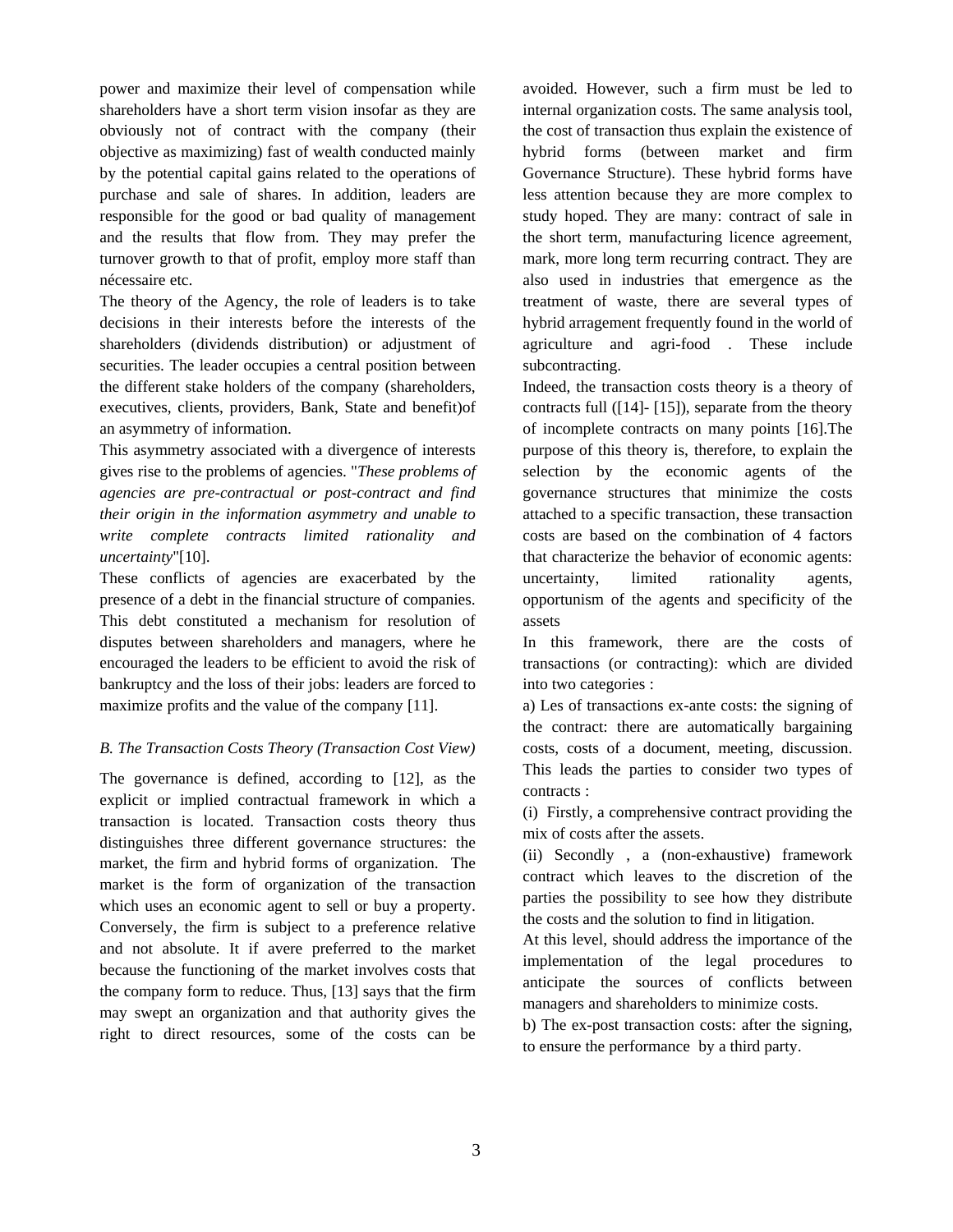Williamson made three comments on this:

(1) Haggle if renegotiation to correct differences ex-post.

(2) Costs of remedies for conflict.

(3) Establishment of safe commitment costs (avocats).

The characteristics of transactions will directly determine the structures of governance, i.e. those that minimize transaction costs, the role of these governance structures is to resolve conflicts between managers and shareholders. The types of governance structures are:

(i) The market governance (conventional contracts): classic design of the contract, the disagreement is treated here, before a judge.

(ii) The trilateral governance (neoclassical Contracting): the two parties are addressed to a third party to resolve disputes by arbitration.

(iii) The bilateral governance: the autonomy of the parties is maintained. Can consolidate in this type of contractual relations between firms partnership agreements, subcontracting contracts, the alliances between firm, no recourse to a third party, example: Exchange of hostages.

(iv) The unified governance: management ex-post of the contract in a firm integrated , example: vertical integration.

## *C. Theory of Entrenchment Managerial: A Complementary Approach of the Agency Theories and theTtransaction Costs Theories*

The theory of entrenchment managerial that is well known in the works on governance, is based on the "opportunistic" of actors carctére and is part of the system of Government of the companies, to express his opportunistic, the leader should be given a discretion [17] , the discretion of the leader, called also " latitude managerial " by [18] has been mainly studied by the financial, on the basis of work in economics; This discretion means the area of power of the leader which is beyond the control of one or other of the shareholders.

Gomez P.Y. [9] defines the entrenchment managerial as being a phenomenon resulting from the delegation of the power generated by the agency relationship, Pichard-Stamford J-P. [19] translated rooting as the will of the agent to the control of the shareholders to be able to grant greater personal benefits. In this context, the theory of entrenchment managerial to take into account the personal interest in the managerial thinking.

Fundamentally, the theory of the entrenchment managerial wondered about barriers to exit that leaders in place establish to circumvent the control mechanisms put in place by the shareholders, at the risk of losing any reference to the reality and effectiveness.

The strategies of the entrenchment managerial allow to generate actions which stakeholders are indirect beneficiaries and leaders in General designed to increase their cost of replacement and to compel the renewal of their mandate.

 According to this theory, the leaders develop strategies to ensure their place in the company and force potential competitors (leaders using the company resources to take root and maintain their discretion). So the leader can take root in the evening ways made to make the exercise of his inevitable personal power for the survival of it. The leader as an agent is encouraged to increase its rooting to reduce his risk of revocation, making it therefore more difficult and more expensive for shareholders, its ultimate goal is to increase its necessary discretionary latitude further his personal strategy while reducing the risk of be penalised by the different disciplinary mechanisms, Therefore this type of behaviour of the leaders to set the roots as being an excess power of leaders on the partners. Charreaux distinguished two areas of research related to two types of objectives pursued by the leaders: entrenchment internal and external career: in the case of the first strategy, the leader will try to visit indispensable to the company, he often reacts by implementing measures allow to remain the most possible longtempss within the company by adopting a strategy of the entrenchment managerial (as well as the retention of information and sometimes information is synonymous with from pouvoir).

For the second external career strategy, the leader aims to increase his reputation for managerial competence, not to stay in the business, but rather to mount its rating and have access to positions intérressnates in another company. This represents a danger for the company because these diriegants do not necessarily have a longer-term view.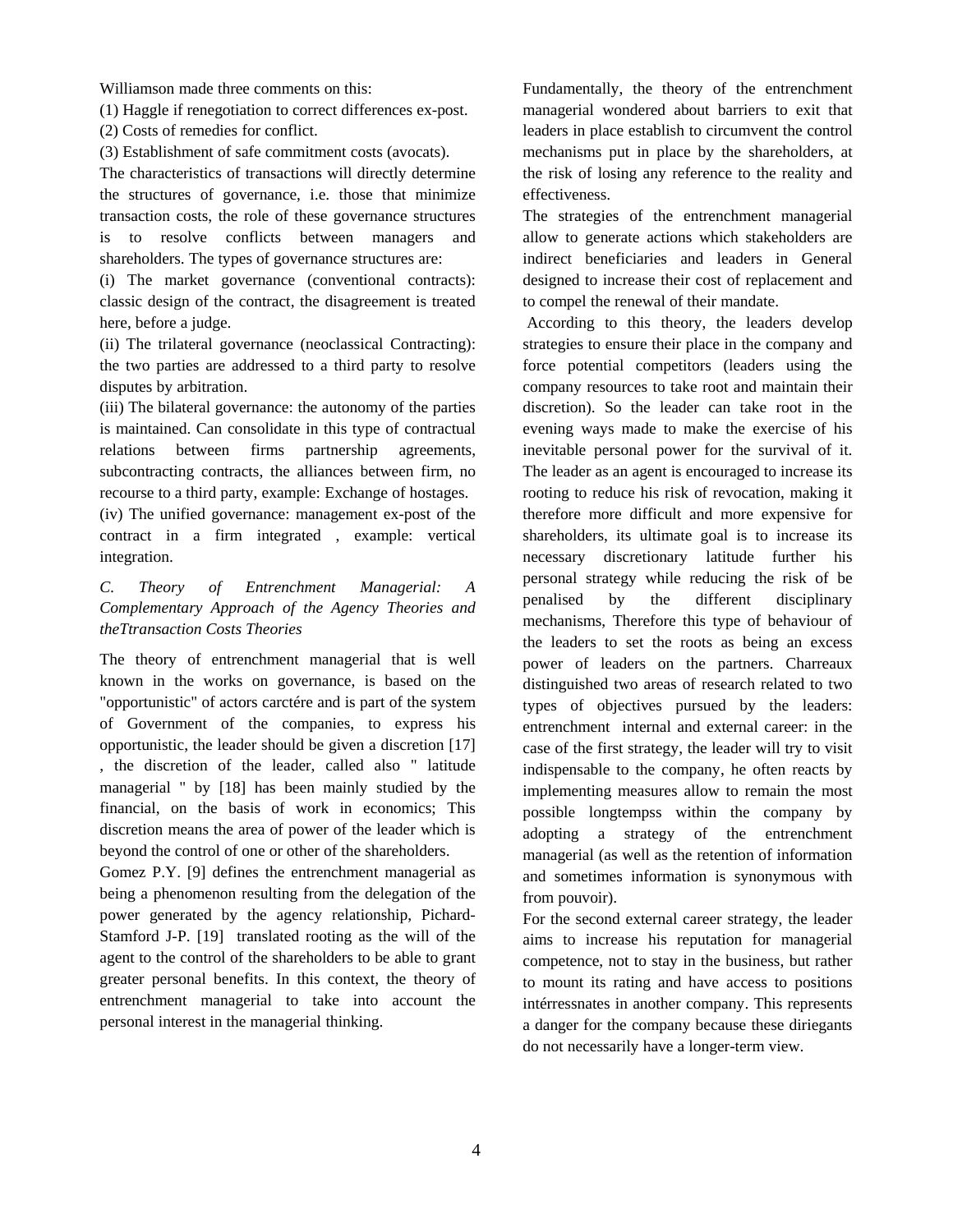III. THE MECHANISMS OF CONTROL AND INCENTIVES IN THE RELATIONSHIP 'DEBT-MANAGERIAL ENTRENCHMENT'

# *A. Mechanisms of Surveillance or Customs Clearance (Monitoring)*

Monitoring mechanisms are of two types: internal and external :

- (i) The internal mechanisms which include CA and monitoring by the other members of the Organization, can complement the discipline provided by the market leaders, such as the hierarchy, mutual surveillance between leaders and especially the CA whose specific task is to control the main leaders if necessary in the replacement.
- (ii) The external mechanisms which include the OPA, banks, labour market, allow banks to participate in the surveillance of the leaders and the more frequently the creditors control the policy of investment and financing of the company. They can increase their ability to control with a share capital or even in obtaining a seat of administrator.

Financial organizations require systematically the actual guarantees so that leaders use the funds (liabilities) to fund riskier activities, which would translate for them to take a risk greater than expected initially. However, this type of this financing advantage to protect the strategic activities of the company, but also allows managers to limit its discretionary space through various means, such as specific contractual terms. As shareholders, creditors, lenders can susiter of reorganizations in the business and encourage the CA to change leader [1].

Ravid S. and Sudit E.[20] explain that the leader is always seeking enlargement of its discretionary space, and he will choose based on their availability, firstly selffinancing, secondly the capital own exterior, thirdly and finally the debt. When the latter is more reimbursed by the company, banks often become shareholders and are involved in the appointment of a new leader, resulting in half of the cases the revocation of the leader in place [21]. Indeed, debt led to better monitoring of the leaders by the shareholders, the theoretical model proposed by Heinrich R.P. [22] shows that debt to reduce the costs of monitoring opportunities.

Monitoring mechanisms developed to limit the opportunism, are no longer considered as being suffered by the leaders, these mechanisms represent a limit of the managerial latitude imposed to the leader by the other partners of the company, the leaders will try to handle, neutralise mechanisms of Government with aims to avoid sanctions following the discovery of their opportunistic behavior.

#### *B. Remuneration of Leader*

In corporate law, the term "leaders" includes several people (the Chief Executive, the Chief Financial Officer and and Vice-Presidents), to perform their duties, these leaders receive a pay that some consider excessive, because of the apparent imbalance between remuneration and performance of the company. The structure of the remuneration system should be designed in such a way that the leaders manage in the interest of the shareholders. However, sometimes the déquilibres information and gaps in monitoring exercised by shareholders again latitude to leaders, which are likely to act in their own interests.

The remuneration of the leaders is a form of incitement of the behaviour of the leader as explained by Jensen M.C. and Murphy K.J.[(1990a), (1990b)], [23]- [24]. The remuneration is considered as a tool of control and positive incentives, designed to guide the behavior of the leader in the interest of the shareholders. Thus, the structure of the remuneration system would be determined for an optimal way, which would allow a reconciliation of the interests of managers and shareholders. The compensation would be a tool for reducing the costs of Agency.

Compensation acts as a "lever-action" [25] to the available of the CA to discipline leaders. One of the reasons motivate the diriegants to take décsions as optimal for the shareholders, in terms of investment horizon, is related to the mode of remuneration which proposed them, but also to encourage the leaders to act in the interest of shareholders and selecting the projects risky in the long term, the shareholders through the CA, can obtain their remuneration to the prospects of the result of investments in in research. and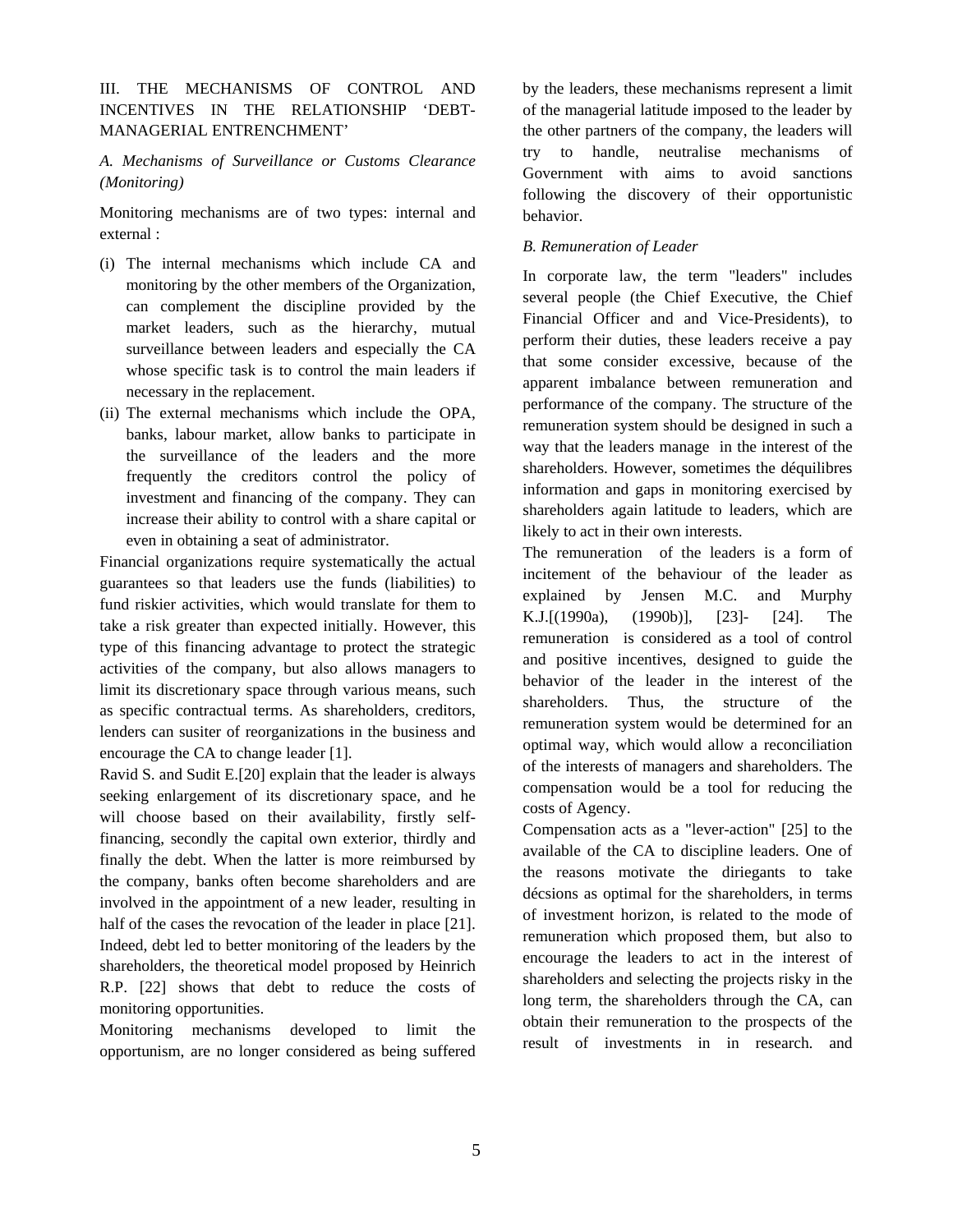development to reduce the moral hazard, the main transfer the risk to agents, in lieant the salary of employees (bonus etc.) to the revenus (for exemple, profits) that are important for the principal.

According to Ginglinger E.[26], optimal compensation contract must meet the following conditions:

 (i) On the one hand , the contract must "attract and retain the best leaders".

 (ii)On the other, it should "encourage them to behave in the interests of shareholders".

(iii) Finally, it should "minimize the overall costs of Agency."

(iv)"attract and retain the best leaders".

Ginglinger E. identifies three types of contracts of pay: those who are indémendants of realisé performance (wages, pensions and life insurance), those that are based on data boursiérés (allocation of the shares to the leaders and stock) and finally those that are indexed on the accounting results offering a strong incentive to the manipulation of these. Each of these terms and conditions of executive compensation has particular characteristics : Remuneration fixed leaders => limit the variation in

results => the use of debt => increase output fixed cash.

Variable remuneration of leaders => corporate performance.  $\Rightarrow$  wealth of shareholders.

Remuneration based on accounting measures => resolve conflicts related to the differences of horizon.

# IV. THE LIMITS OF THE AGENCY THEORY TO ANALYZE THE RELATIONSHIP BETWEEN THE DEBT AND THE MANAGERIAL ENTRENCHMENT

### *A. Debt: Source of Good or Bad of The Entrenchment Managerial*

Debt can be a strategy of the entrenchment managerial, traditionally analyzed as disciplinary by Jensen and Meckling in the shareholders-leadership conflict, its role is much more uncertain in the relationship between leaders and creditors.

According to Ravid S. and Sudit E. [20], an leader who wishes to take root, will choose based on their availability, first self-financing, then external own capital and finally debt :

\*Self-financing allows leaders to expand their managerial latitude by avoiding the use of bank debt and enhance its human capital by good the entrenchment of the leader(positive).

\* External own capital allow to extend the knowledge base and avoid debt.

\* The use of debt is a means of discipline in the financial market leaders, for to limit the opportunism of the leadershipby reducing the excess cash to its discrétion(reduce costs of agencies of own funds and increase the value of the company), the debt is positively on the performance of the company. In this case, it would then be as a source of good stress, the role of debt is analyzed as a solution to the conflict of Agency, debt is seen as the way to align the interests of managers on those shareholders.

Studies of the capital held by the leader and the debt lead to different conclusions. Harris M. and Raviv A. [27] show that debt is positively linked to the capital by the leadership affects negatively the level of indebtedness of companies [28]. Indeed, when leaders hold an important percentage of the capital, they result in a significant nondiversifiable risk and are therefore encouraged to reduce the level of indebtedness, however for high levels of pariticipation in the capital of the leaders, the debt is reduced. Indeed, leaders become rooted davantges and seek to reduce their risk.

Debt is a factor of " financial distress", likely to jeopardize the business, in this case there, he would then present as a source of good stress [29]. Conversely, if the granting of debt as a result of the difficulties suffered by the firm, it becomes a factor of embrittlement of the capital and the reputation of the firm. Thus operational difficulties and the increase in the debt lead mechanically and performance degradation and the fragmentation of the company unintentionally.

#### *B. Debt And Agency Cost*

Among the solutions proposed to resolve the conflicts of agency that exist within the company, include the debt which is a major way of resolving conflicts between shareholders and leaders, it generates to other conflicts with creditors that generate them even of agency costs. Hirigoyen G. and Jobard J.P. [11] demonstrate that the debt is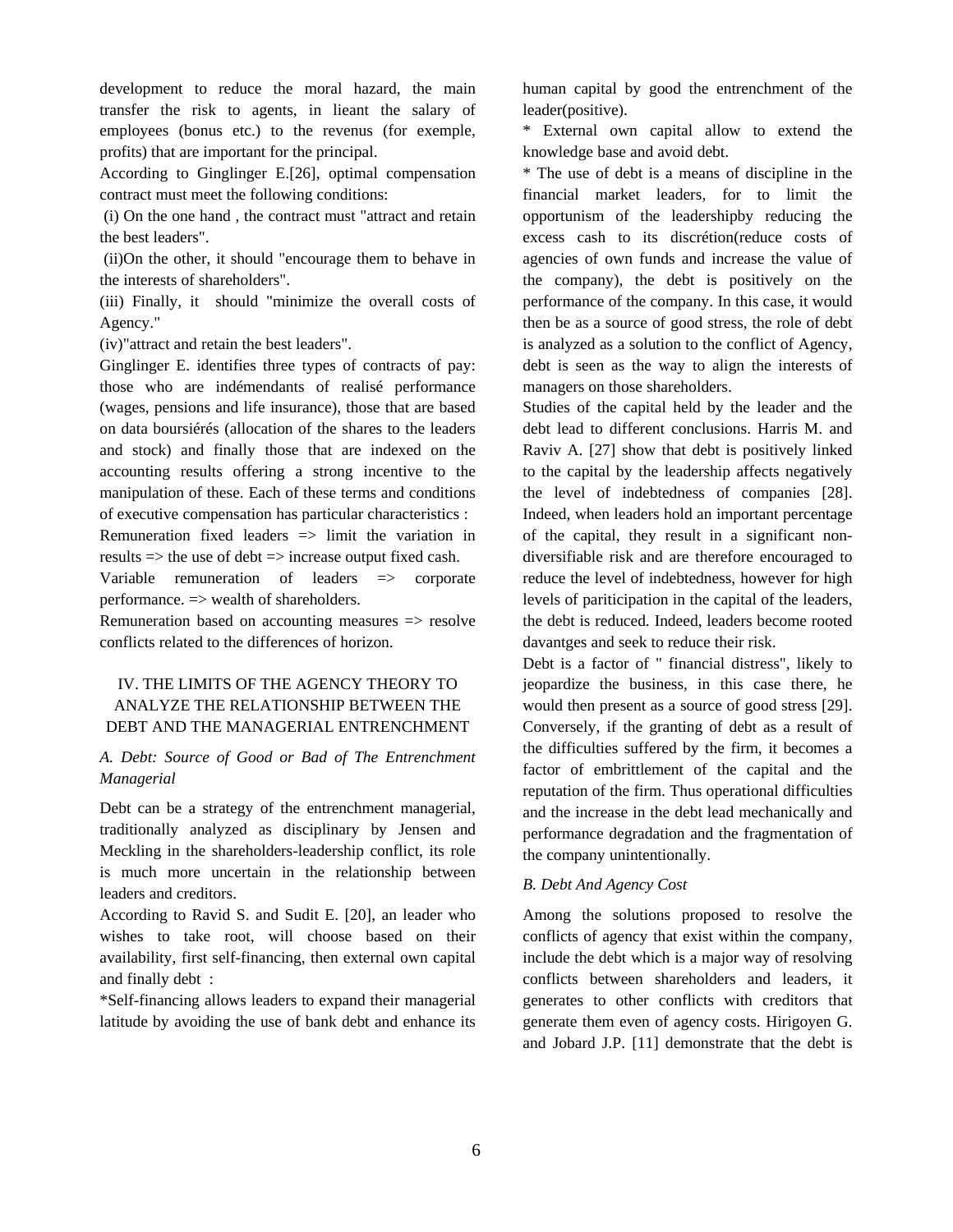the best solution to reduce agency costs, it can be seen as effective to reduce, in part the costs of Agency of own funds because it aligns the interests of shareholders with those leaders.

According different studies on the debt, it will offer to present in this section agencies costs resulting from the existing conflicts between shareholders and leaders on the one hand and shareholders and creditors on the other hand. Finally, it will describe the impact of debt on the costs of agencies.

# *B1. The conflicts of Agency between shareholders and leaders*

The divergence of interests between managers and shareholders is the main source of conflict between them, the dissociation of functions between managers and shareholders brakes the good performance of the company. Indeed, each group seeks to maximize his own of utility over another, for example leaders using funds from shareholders to maximize the investisssments (finance projects of the company).

A the following conflict of interest presented above appear that Jensen and Meckling call of the costs of Agency (agency cost). These costs are three:

(1) Bonding costs : the control expenses which are incurred by the principal to check that the management of the agent is consistent with maximizing its usefulness. Examples: fees of commissions to auditors, audit conducted by the actionnaires.

 (2) Costs of customs clearance (Bonding costs): expenditures incurred by the manager to report the shareholder that it is indeed for the maximization of wealth. Examples: advertising costs, development and dissemination of a report annual.

(3) Residual costs : residual costs from the impossibility to exercise total control over the Manager, including, when the marginal cost of control exceeding his income marginal.

# *B2.The conflicts of Agency between shareholders and creditors.*

The causes of conflicts between shareholders and creditors may be the risk. Indeed, shareholders and leaders engage in the riskiest projects, which result in the existence of agency costs. Behaviour of the leaders are not, indeed, perfectly controlled, or even controlled by creditors, leaders with good projects of investment must report to creditors to not undergo a strong asymmetry of information. Indeed, the diriegant which holds information on the value of the investment project, committed a significant portion of the funds of the company in the project. Acoording to the theory of the Agency, the disclosure and transparency of information to minimize the cost of monitoring of the leaders by the creditors. Thus, the positive effect of reducing the costs on the benefit of the company would be an incentive for managers to publish more information on the market, this disclosure of information to reduce the level of asymmetry of information between shareholders and managers.

## *B3.The Impact of Debt on the Costs of Agency*

Debt financing is the best way for the establishment of relations between the company and its bank, which also helps reduce agency costs. To this end, studies theories show that one of the ways to control these costs of Agency is to increase, within the company the level of debt to limit the enchantment deviant of the leaders. Thus, the mechanism of external control represents by the debt could respond that the where leaders are forced in its choice of financing, directly by the shareholders or the structure of ownership indirectly. Therefore the debt financing reduced the opportunistic of the diriegants behavior since any lack of payment of the debt will automatically the bankruptcy of the company. Therefore leaders interest of increasing debt to maximize its control over the activity of management of the leaders. Also, the payment of interest on fixed dates of the loan may reduce the possibility of investment under optimal for the leader who is not enough cash flow available.

 As the debt may mitigate the problem of conflict of Agency between officers and shareholders on the one hand and between shareholders and creditors on the other hand, it is the best way to reduce agency costs since on the one hand it aligns the interests of shareholders with those of the diriegants and on the other, it is a signal to the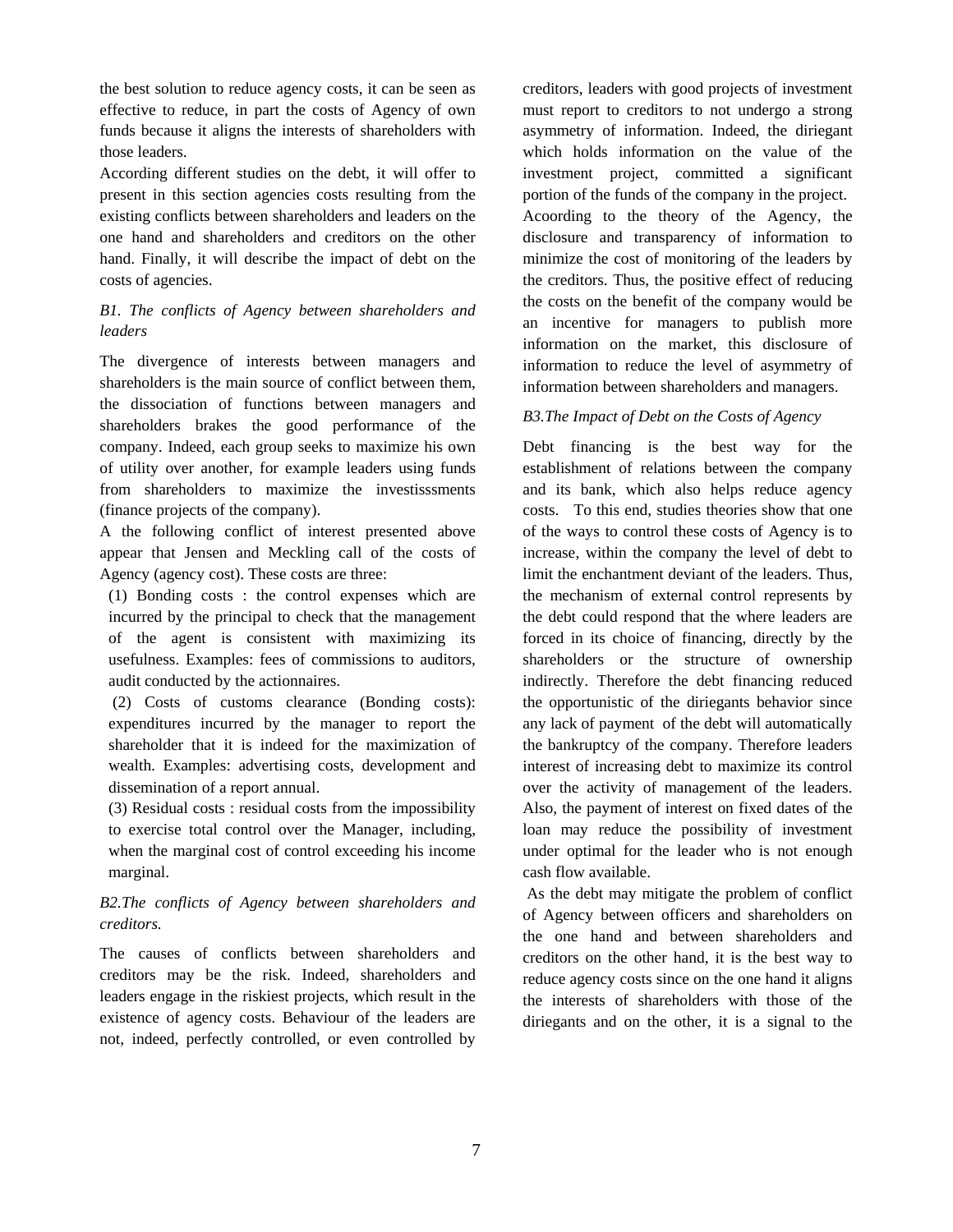market that reflects the management of the business and its performance.

#### V. CONCLUSION

The theoretical contribution is based on the completion of a review of the literature on a phenomenon hitherto little explored: is interested in the relationship between debt and managerial entrenchment. Our research has developed the importance on the theory of managerial entrenchment, she explained that the leader is always seeking enlargement of its discretionary space. Furthermore, it contributes to a better understanding of one of the most important explanations: debt can be a strategy of rooting of the leader. Indeed, the debt is seen as a disciplinary mechanism to align the interests of managers with those of shareholders and to resolve conflicts arising of informational asymmetry.

#### VI. REFERENCES

- [1] Shleifer A. and Vishny R.W., "A Survey of Corporate Governance", *The Journal of Finance*, Vol.L II, no.2, (1997).
- [2] Stulz R., "Managerial control of voting rights : Financial policies and the market for corporate control", *Journal of Financial Economics* , vol. 26, (1988), pp. 3-27.
- [3] Ross S.A., "The determination of financial structure : the incentive signalling approach ; *Bell journal of economics* , no. 8 , 77 , (1977) , pp. 23-40.
- [4] Jensen M.C., "Agency costs of free cash flow corporate finance and takeovers", *American Economic Review*, Vol no.76, (1986), pp. 323-339.
- [5] Zwiebel J., " Dynamic Capital Structure under Managerial Entrechment", *American Econimic Review, V*ol. 86, no. 5, (1996), pp. 1197-1215.
- [6] Berger P.G., Ofek E. and Yermack D., "Managerial entrenchment and capital structure decisions", *The Journal of Finance*, vol. 52, no.4, (1997), pp. 1411-1438.
- [7] Ross S.A., "The economic theory of agence : The principals problem", *American Economic Review*, Vol 62, (1973), pp. 134-139.
- [8] Jensen M.C. and Meckling W.H., "Theory of the firm, managerial behavior, agency costs and ownership structure", *Journal of Financial Economics*, no.27, (1976), pp. 305-360.
- [9] Gomez P.Y., "Le gouvernement de l'entreprise", Interéditions, (1996).
- [10] Charreaux G., "La théorie positive de l'agence : positionnement et apports " IAE Dijon : LATEC, (1999).
- [11] Hirigoyen G. and Jobard J.P., "Financement de l'Entreprise : Evolution récente et perspectives nouvelles, in Encyclopédie de Gestion, Economia, (1997), pp. 1357.
- [12] Williamson O.E., "Les institutions de l'économie", Inter Edition, Paris, (1994).
- [13] Coase R., "The Nature of the Firm", *Economica* 4[16], (1937).
- [14] Masten S.E., "Nominal Terms Real Intentions, and Contract Interpretation" , Mimeo, University of Michigan, (1997).
- [15] Masten S.E., " Contractual choices, Encyclopedia of Law of Economics", B.Boukaert and G. Degeest(Ed.), Edward Elgar Publishing and the University of Ghent, (1999).
- [16] Tirole J., " Incomplete Contracts : Where do we stand? ", *Econometrica*, Vol.67, (1999), pp.741- 781.
- [17] Pochet C., "Le dirigeant et la création de valeur : Les facteurs de contingence de la latitude managériale, In Valeur, Marchés et Organisations : Actes des XIVéme journées des IAE Nantes : Presses Académiques de l'Ouest,(1998), pp. 409- 428.
- [18] Charreaux G., "Pour une veritable théorie de 386-405 la latitude managériale et du gouvernement des entreprises", Revue Françaises de Gestion, no.111, (1996), pp. 50-64.
- [19] Pichard-Stamford J-P., "Légitimité et enracinement du dirigeant par le réseau des administrateurs", Cahier de Recherche du CREFF, (2000), no.2000- 03.
- [20] Ravid S. and Sudit E., "Power seeking managers, profitable dividends and financing decisions", *Journal of Economic Behavior and Organisation*, Vol 25[2], (1994), p241-255.
- [21] Gilson S.C., "Bankruptcy, boards, banks and block holders", *Journal of Financial Economics,* Vol. 27, issue 2, (1990), pp.355-387.
- [22] Heinrich R.P., "Complementarities in corporate governance : Ownership Concentration, Capital Structure, Monitoring and Pecuniary Incentives", Document de travail université de Kiel, (2000).
- [23] Jensen M.C. and Murphy K.J., "Performance Pay and Top, Management Incentives", *Journal of Political Economy*, Vol .98, (1990a), pp. 225-264.
- [24] Jensen M.C. and Murphy K.J., "CEO Incentives : It's Not How Much, but How", *Harvard Business Review*, Vol .68, (1990b), pp.139-149.